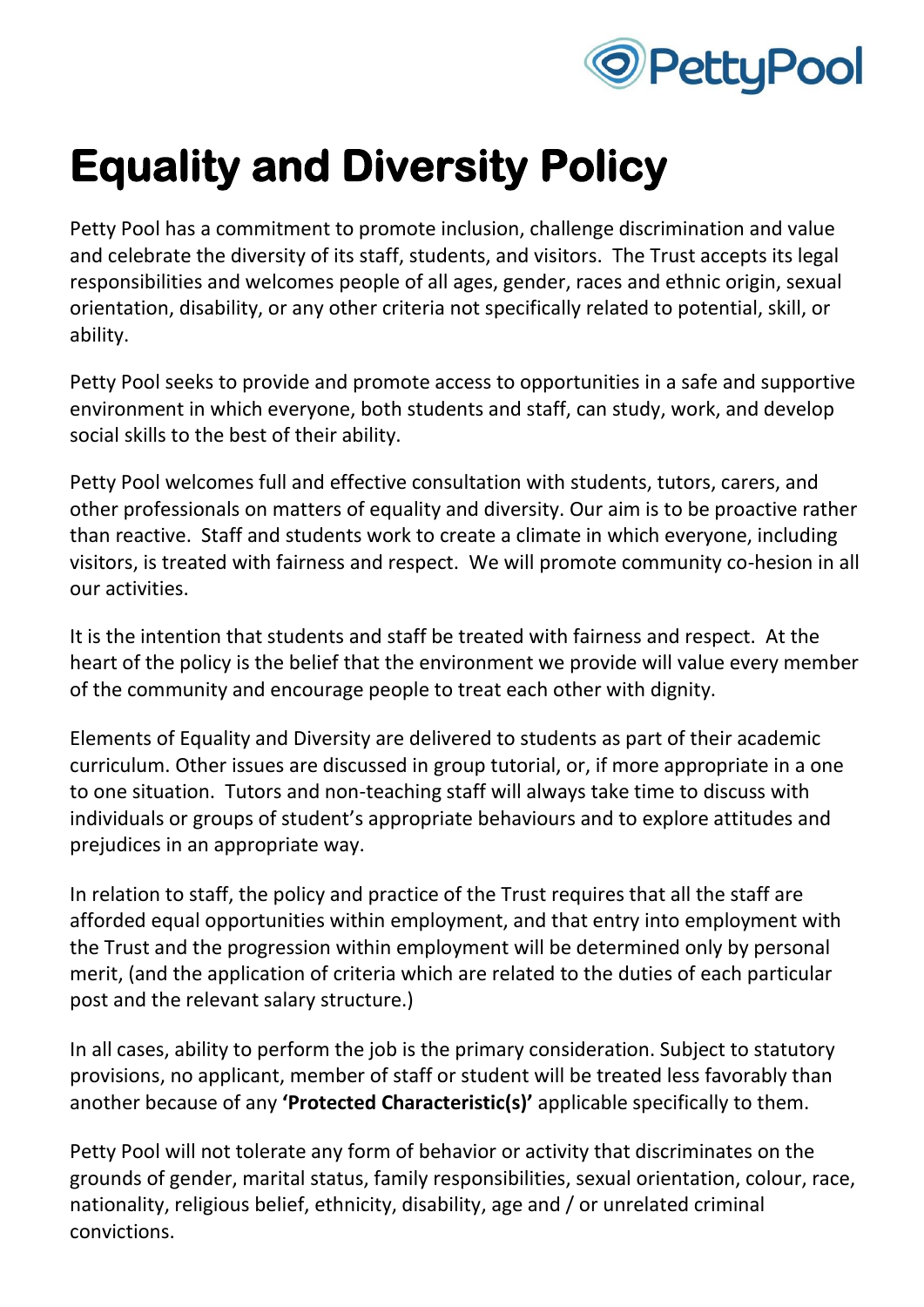| <b>ITEM</b> | <b>DESCRIPTION</b>                | <b>CONTENT</b>                                                                                                                                                                                                                                                                                                                                                                                                                                                                                                                                                                                                                                                                                                                                                                                                                                                                                                                                                                                                                                  |  |
|-------------|-----------------------------------|-------------------------------------------------------------------------------------------------------------------------------------------------------------------------------------------------------------------------------------------------------------------------------------------------------------------------------------------------------------------------------------------------------------------------------------------------------------------------------------------------------------------------------------------------------------------------------------------------------------------------------------------------------------------------------------------------------------------------------------------------------------------------------------------------------------------------------------------------------------------------------------------------------------------------------------------------------------------------------------------------------------------------------------------------|--|
| 1           | <b>POLICY</b><br><b>STATEMENT</b> |                                                                                                                                                                                                                                                                                                                                                                                                                                                                                                                                                                                                                                                                                                                                                                                                                                                                                                                                                                                                                                                 |  |
| 2           | <b>PURPOSE</b>                    | This policy sets out our approach to equality and diversity and the avoidance<br>of discrimination. It applies to all aspects of employment, study or visiting<br>our provision.<br>The policies aims to ensure that all those who participate in the process of<br>training, education, care and the provision offered at Petty Pool, will be<br>aware that they have a legal and professional duty to provide equality of<br>opportunity.<br>The policy does not form part of any employee's contract of employment<br>with Petty Pool and we may amend at any time.                                                                                                                                                                                                                                                                                                                                                                                                                                                                          |  |
| 3           | <b>CONTEXT</b>                    | This policy makes reference to<br>Equality Act 2010<br>Equal Pay Act 1970<br>Health and Safety at Work Act 1974<br>The Rehabilitation of Offenders Act 1974<br>Sex Discrimination Act 1975<br>Race Relations Act 1976 (and amendment 2000)<br>$\bullet$<br>Disability Discrimination Act 1995/2005<br>Employment Rights Act 1996<br>$\bullet$<br>Protection for Harassment Act 1997<br>Human Rights Act 1998<br>$\bullet$<br>SEND Act 2001<br>Employment Act 2002<br>$\bullet$<br>Sexual Orientation (employment regulations) 2003<br>٠<br>Religious Belief (employment regulations) 2003<br>$\bullet$<br>Gender recognition Act 2004<br>The Children's Act 1989/2004<br>Age Discrimination (employment regulations 2006)<br>Gender Equality Duty 2007<br>Mental Capacity Act 2005<br>It should be read with reference to other Internal Policies<br><b>Complaints Policy and Procedure</b><br><b>Staff Discipline and Grievances Procedures</b><br>Safeguarding policy and Procedure<br><b>Data Protection Policy</b><br>Staff Code of Conduct |  |
| 4           | <b>SCOPE</b>                      | This policy includes all Petty Pool Trust managed premises, and any other premises<br>to which students have access. The policy relates to all Trustees, staff, students,<br>volunteers and visitors to the site, and prospective learners. Petty Pool is<br>committed to protecting and developing a culture of tolerance and understanding<br>for the following protected groups.<br>Age<br>Petty Pools committed to practice that recognise age and take into account<br>individual circumstances and needs. We are committed to challenging stereotypes                                                                                                                                                                                                                                                                                                                                                                                                                                                                                     |  |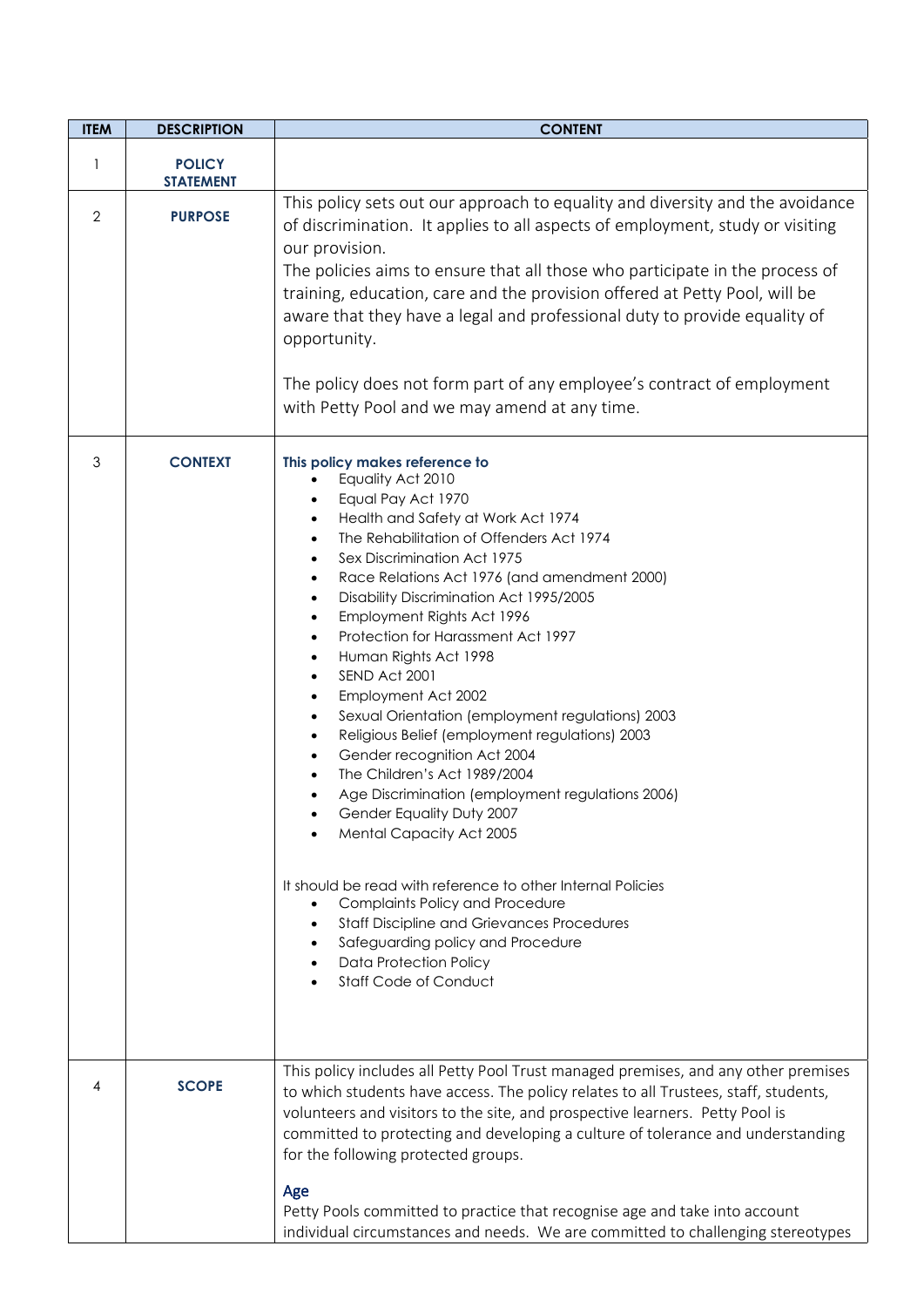|  | based on age and recognise that people of all ages can make a positive contribution<br>based on their experiences and skills.                                                                                                                                                                                                                                                                                                  |
|--|--------------------------------------------------------------------------------------------------------------------------------------------------------------------------------------------------------------------------------------------------------------------------------------------------------------------------------------------------------------------------------------------------------------------------------|
|  | <b>Convictions</b><br>Petty Pool complies with The Rehabilitation of Offenders Act 1974 in respect of<br>employment and student admissions and seeks to ensure that, where appropriate,<br>unrelated criminal convictions do not interfere with individual's life at the<br>organisation. However there are circumstances which are exempt and students<br>and staff will be provided appropriate guidance in these instances. |
|  | <b>Disability</b><br>The Trust is committed to promote access to people with disabilities and to make<br>reasonable adjustments for individuals in order to help them overcome<br>disadvantage resulting from impairment.                                                                                                                                                                                                      |
|  | Gender<br>Petty Pool is committed to ensuring that both female and male staff and students<br>are given equal access to all aspects of the organisation. Appropriate non sexist<br>language is used and stereotypical views are challenged. We will not enquire about<br>a person's marital status.                                                                                                                            |
|  | <b>Gender Reassignment</b><br>Petty Pool will support anyone who intends to, is undergoing or has undergone<br>gender re-assignment and is committed to upholding the equal rights or<br>transgendered people.                                                                                                                                                                                                                 |
|  | <b>Marriage And Civil Partnership</b><br>Petty Pool recognises and values marriage and civil partnerships.                                                                                                                                                                                                                                                                                                                     |
|  | <b>Pregnancy And Maternity</b><br>Petty Pool is committed to the principle that women should not be disadvantaged<br>by their pregnancy or maternity. We will ensure the health and safety or new and<br>expectant mums. In the case of a Learner's pregnancy and or maternity, The Trust<br>will guided by South Cheshire college as to the entitlements of the individual.                                                   |
|  | Race<br>Petty Pool values cultural diversity and aims to recognise and counter against<br>racism and cultural stereotyping of all forms. We aim to encourage an ethos and<br>culture of understanding for all cultures.                                                                                                                                                                                                        |
|  | <b>Religion or Belief</b><br>Petty Pool respects the rights of individuals to hold their own religious or<br>philosophical beliefs. The expression of intolerant beliefs and opinions which<br>infringe on the rights of others is not acceptable.                                                                                                                                                                             |
|  | <b>Sex and Sexual Orientation</b><br>Petty Pool welcomes individual staff and students of all sexual orientations. The<br>Trust will be pro-active in promoting a safe environment where lesbian, gay,<br>bisexual and transgendered people feel able to choose whether or not to be open<br>about their sexuality in the knowledge that their choice will be respected.                                                       |
|  | <b>Positive Action</b><br>Petty Pool recognizes that the law allows Positive Action as a way of overcoming<br>inequality but these should be temporary measures only and should be kept under<br>review and cannot be used once the under representation no longer exists. The<br>Trust will ensure that when using positive action as a strategy it falls within the law<br>for example                                       |
|  | Provide facilities and services to meet the special needs from particular<br>groups                                                                                                                                                                                                                                                                                                                                            |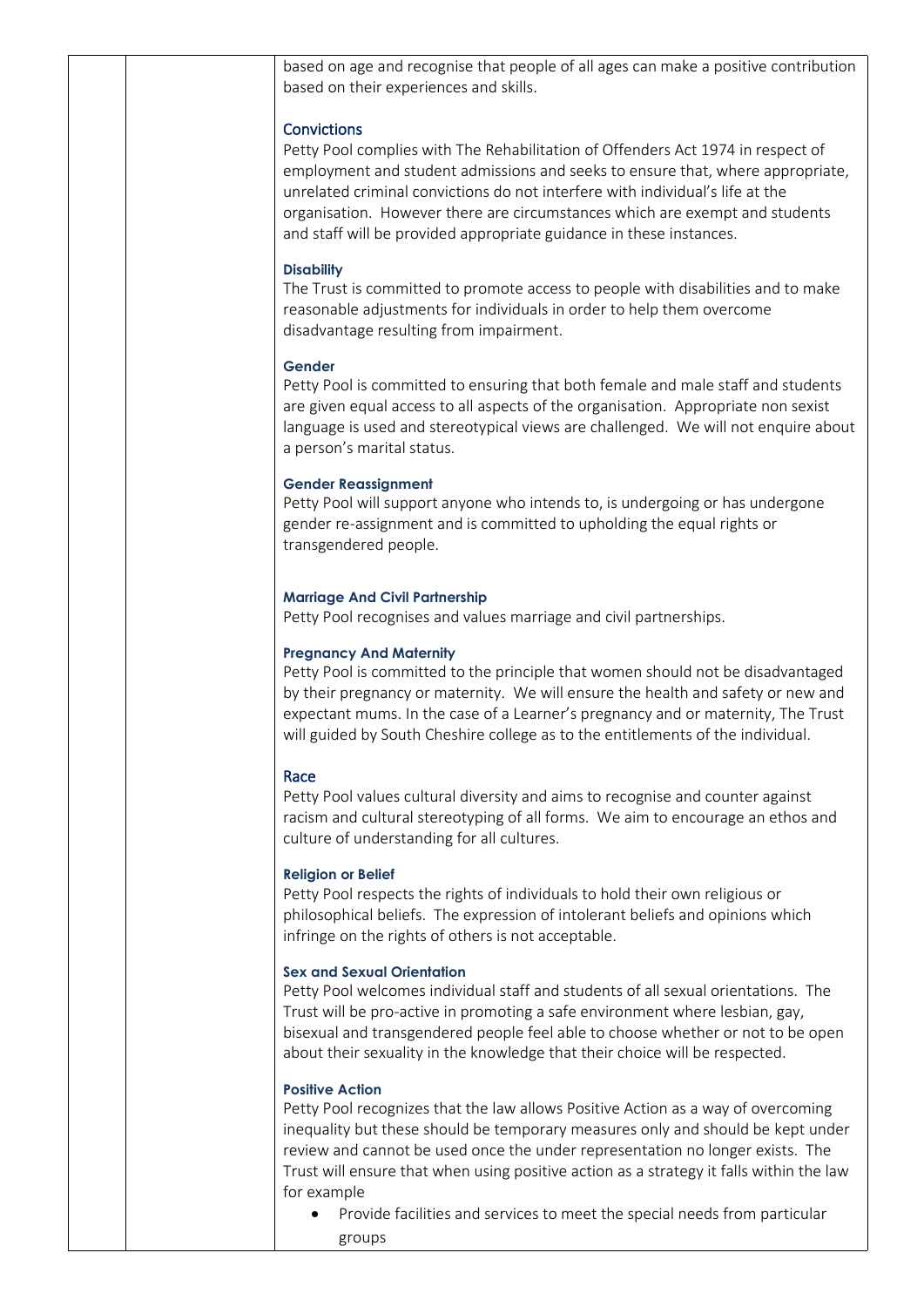|   |                                            | Target services at groups which may be underrepresented<br>$\bullet$                                                                                                                                                                                                                                                                                                                                                                                                                                                                                                                                  |  |
|---|--------------------------------------------|-------------------------------------------------------------------------------------------------------------------------------------------------------------------------------------------------------------------------------------------------------------------------------------------------------------------------------------------------------------------------------------------------------------------------------------------------------------------------------------------------------------------------------------------------------------------------------------------------------|--|
|   |                                            | Encourage applications from particular groups that are under represented                                                                                                                                                                                                                                                                                                                                                                                                                                                                                                                              |  |
| 5 | <b>Recruitment and</b><br><b>Selection</b> | Recruitment, promotion and other selection exercises such as redundancy selection<br>will be conducted on the basis of merit, against specified criteria that avoid<br>discrimination. Shortlisting will be done by more than one person.                                                                                                                                                                                                                                                                                                                                                             |  |
|   |                                            | Vacancies will be advertised widely and will avoid stereotyping or using wording<br>that may discourage particular groups from applying.                                                                                                                                                                                                                                                                                                                                                                                                                                                              |  |
|   |                                            | Applicants will not be asked questions which may suggest an intention to discriminate<br>on the grounds of protected characteristics. However, if the individual is working in<br>"Regulated Activity" reference must also be made to the fact that all applicants will<br>be required to complete an Enhanced DBS disclosure form and bring evidence of<br>identity, Right to Work in the UK and qualifications.                                                                                                                                                                                     |  |
|   |                                            | Job applicants will not be asked about health or disability before a job offer is made,<br>except in the limited circumstances allowed by law: for example to check for<br>support needs/adjustments at interview or to check that the applicant could<br>perform an intrinsic part of the job (taking into account reasonable adjustments).<br>Where necessary job offers will be made on condition on a satisfactory medical<br>checks. Health or disability questions may be included in equal opportunities<br>monitoring forms which will not be used for selection or decision making purposes. |  |
| 6 | <b>Breaches of Policy</b>                  | The following forms of discrimination are prohibited under this policy and are<br>unlawful and will be treated as a serious disciplinary offence.                                                                                                                                                                                                                                                                                                                                                                                                                                                     |  |
|   |                                            | <b>Direct Discrimination.</b><br>Treating someone less favourably because of a protected characteristic.<br>For example, if The Trust rejects an application from an applicant due to age, religious<br>views                                                                                                                                                                                                                                                                                                                                                                                         |  |
|   |                                            | <b>Indirect Discrimination</b><br>Indirect discrimination can occur where there is a rule, policy or practice that applies<br>to everyone but which particularly disadvantages people who share a particular<br>protected characteristic.                                                                                                                                                                                                                                                                                                                                                             |  |
|   |                                            | <b>Disability discrimination</b><br>This includes direct and indirect discrimination any unjustified less favourable<br>treatment because of the effects of a disability, and failure to make reasonable<br>adjustments to alleviate disadvantages caused by a disability.                                                                                                                                                                                                                                                                                                                            |  |
|   |                                            | Harassment<br>This includes harassment and other unwanted conduct that has the purpose or effect<br>of violating another individual's dignity or creates a hostile, degrading, humiliating or<br>offensive environment for that individual. The Trust will take all reasonable steps to<br>prevent a member of staff or student being harassed by others.                                                                                                                                                                                                                                             |  |
|   |                                            | Victimisation<br>Retaliation against someone who has complained or has supported someone else's<br>complaint about discrimination or harassment.                                                                                                                                                                                                                                                                                                                                                                                                                                                      |  |
| 7 | <b>RESPONSIBILITY</b>                      | Responsibility for the Equal Opportunities Policy and its related procedures rests<br>with SMT of Petty Pool who are responsible for<br>Ensuring the organisation complies with Equality legislation and the codes<br>of practice supporting it                                                                                                                                                                                                                                                                                                                                                       |  |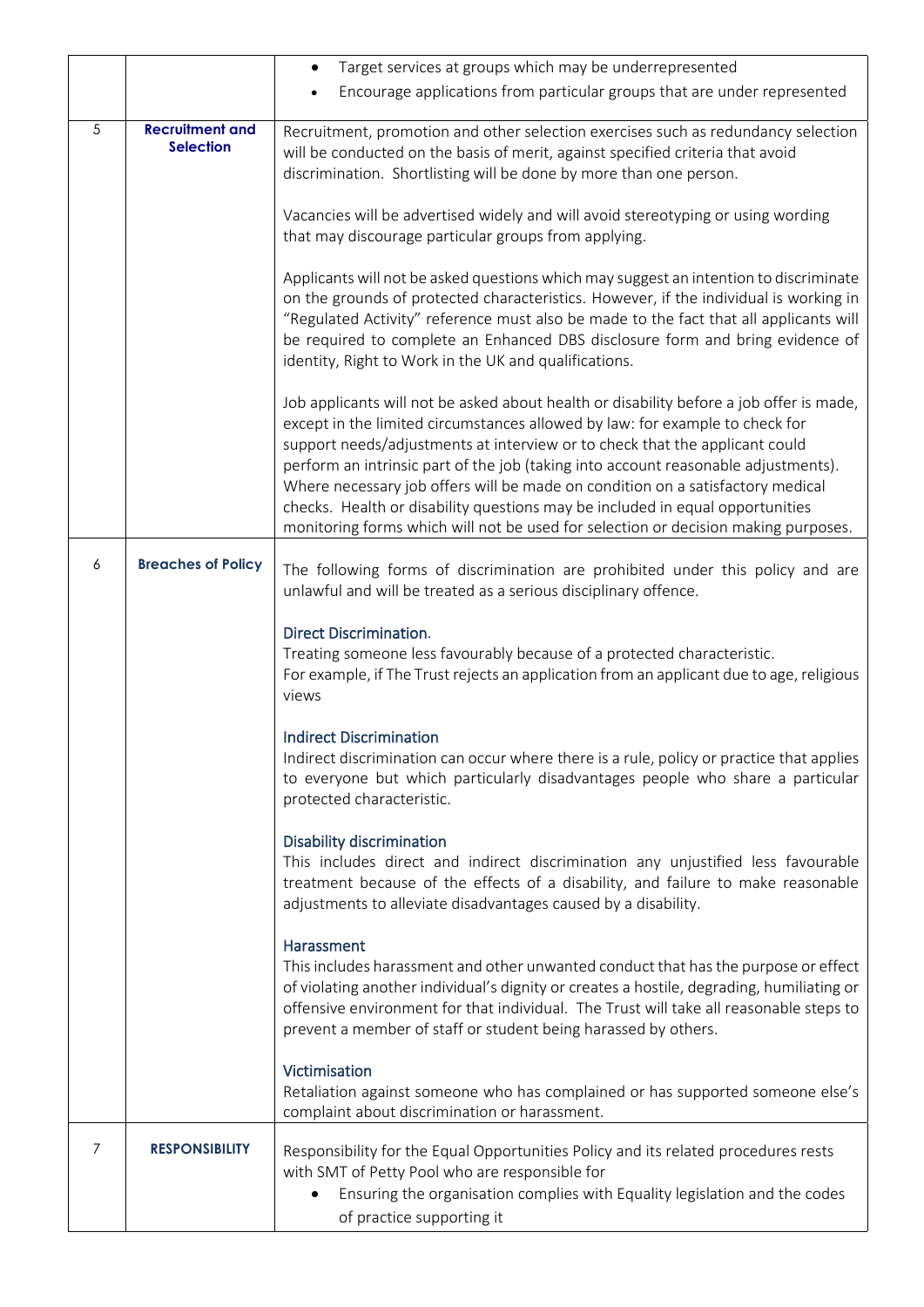|   |                                                                 | Ensuring the E&D policy is followed<br>$\bullet$                                                                                                                                                                                           |
|---|-----------------------------------------------------------------|--------------------------------------------------------------------------------------------------------------------------------------------------------------------------------------------------------------------------------------------|
|   |                                                                 | Ensuring that equality training is part of the organisational improvement                                                                                                                                                                  |
|   |                                                                 | plan                                                                                                                                                                                                                                       |
|   |                                                                 | Being aware of the organisations statutory duties in relation to equality                                                                                                                                                                  |
|   |                                                                 | legislation as an employer and service provide                                                                                                                                                                                             |
|   |                                                                 | Monitoring information on equality targets groups<br>٠                                                                                                                                                                                     |
|   |                                                                 | Deal with any breaches of policy                                                                                                                                                                                                           |
|   |                                                                 | Be pro-active in recruiting applicants from under-represented groups                                                                                                                                                                       |
|   |                                                                 | The CEO is responsible for                                                                                                                                                                                                                 |
|   |                                                                 | Developing a consistent approach on equality issues and promoting                                                                                                                                                                          |
|   |                                                                 | equality and diversity                                                                                                                                                                                                                     |
|   |                                                                 | Working with the Trustees and SMT to ensure that the Equality and<br>$\bullet$                                                                                                                                                             |
|   |                                                                 | Diversity Policy and Action Plan are implemented effectively                                                                                                                                                                               |
|   |                                                                 | Ensuring all appropriate action is taken against individuals working on<br>$\bullet$                                                                                                                                                       |
|   |                                                                 | behalf of the charity who do not act in accordance with the policy                                                                                                                                                                         |
|   |                                                                 | All staff are responsible for ensuring that                                                                                                                                                                                                |
|   |                                                                 | They are aware of the organisations statutory duties in relation to equality<br>legislation                                                                                                                                                |
|   |                                                                 | Take the lead in creating a positive, inclusive ethos that challenges                                                                                                                                                                      |
|   |                                                                 | inappropriate language and behaviour                                                                                                                                                                                                       |
|   |                                                                 | Schemes of work, lesson content, teaching resources and wider learning<br>$\bullet$                                                                                                                                                        |
|   |                                                                 | activities demonstrate sensitivity to diversity                                                                                                                                                                                            |
|   |                                                                 | The Charities publicity materials and social media activities present<br>٠                                                                                                                                                                 |
|   |                                                                 | appropriate and positive messages about minority groups                                                                                                                                                                                    |
|   |                                                                 | Student induction programmes and tutorials reflect the organisations<br>$\bullet$                                                                                                                                                          |
|   |                                                                 | commitment to promote equality and diversity                                                                                                                                                                                               |
|   |                                                                 |                                                                                                                                                                                                                                            |
| 8 | SITE &<br><b>ACCOMMODATION</b><br><b>ACCESSIBILITY</b>          | Petty Pool is committed to developing on-going structured reviews of any<br>issues which may affect accessibility. We are committed to ensuring that the<br>stringent levels of inspection, reporting, feedback and action associated with |
|   |                                                                 | those areas of health and safety and fire regulations it is responsible for are<br>applied and linked to the organisation making all reasonable adjustments for<br>staff, students and visitors to access our provision.                   |
|   |                                                                 | The Trust reserves the right to instruct an access audit by a specialist access                                                                                                                                                            |
|   |                                                                 | auditor, to ensure complete awareness of all its responsibilities and options                                                                                                                                                              |
|   |                                                                 | under the Act, prior to taking action.                                                                                                                                                                                                     |
|   |                                                                 | Petty Pool adheres to the Principles of the 0-25 SEND Code of Practice in that                                                                                                                                                             |
| 9 | <b>DIFFERENTIATION</b><br><b>FOR LLDD IN</b><br><b>PRACTICE</b> | We believe all children have a right to an education that enables them to make<br>progress so they:<br>• achieve their best<br>• become confident individuals and live fulfilling lives                                                    |
|   |                                                                 | • make a successful transition into becoming an adult - whether that's into<br>further/ higher education, training or work                                                                                                                 |
|   |                                                                 | All children with special educational needs (SEN) or disabilities should have their<br>needs met, whether they are in early years settings (like a nursery or a childminder), in<br>school or in college.                                  |
|   |                                                                 | DIFFERENTATION IN EDUCATIONAL PRACTICE                                                                                                                                                                                                     |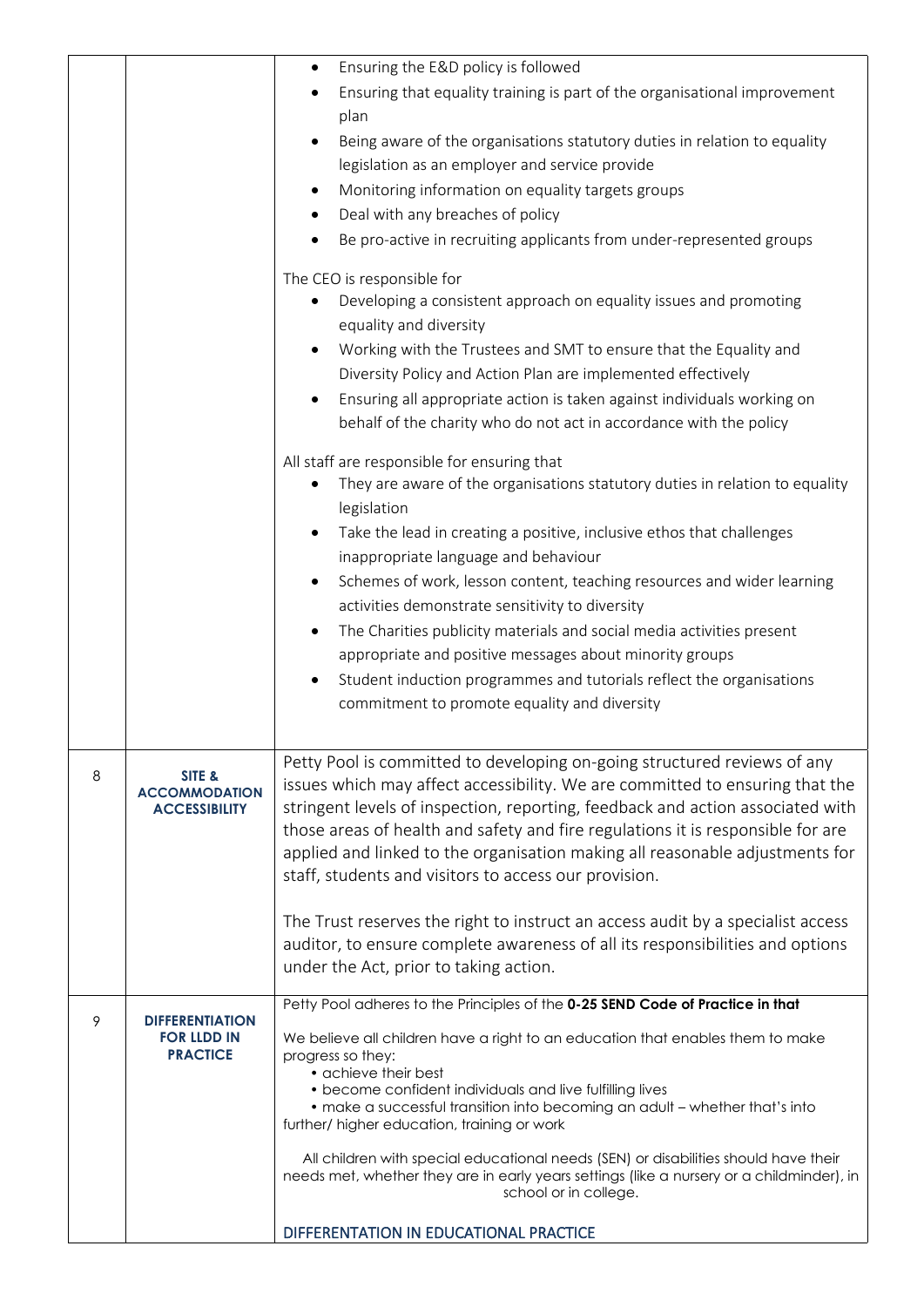|    |                                                                                                                                       | All students will be encouraged and supported as required to explore and achieve<br>to an extent appropriate to their own abilities. Differentiation that occurs naturally<br>is embraced and used as guide in lesson and activity planning, for example:                                                                                                                                                                                                                                                                                                                                                                                                       |
|----|---------------------------------------------------------------------------------------------------------------------------------------|-----------------------------------------------------------------------------------------------------------------------------------------------------------------------------------------------------------------------------------------------------------------------------------------------------------------------------------------------------------------------------------------------------------------------------------------------------------------------------------------------------------------------------------------------------------------------------------------------------------------------------------------------------------------|
|    |                                                                                                                                       | <b>During Practical Exercises</b><br>- The assignment of individual independent tasks during practical exercises as<br>students display varying levels of ability or more simplistic tasks with 1:1 support for<br>those whose progress takes longer.                                                                                                                                                                                                                                                                                                                                                                                                           |
|    |                                                                                                                                       | Comprehension<br>- When instructions are given and / or during Q&A sessions and discussion, they will<br>be challenged accordingly - depending on their progress and the range of<br>vocabulary they respond to.                                                                                                                                                                                                                                                                                                                                                                                                                                                |
|    |                                                                                                                                       | <b>Resources</b><br>Where necessary, differentiated worksheet resources are provided for students<br>working on the same subject at different levels, students who have a visual<br>impairment and may require coloured paper, magnified text and larger worksheets,<br>and non-writers who require symbols and photographs to enhance understanding.<br>PC accessibility options are used and where appropriate, screen magnifiers, roller-<br>ball mice and keyboard stickers etc. There is also at least one conventional PC is<br>available in every classroom for the production of written coursework evidence, for<br>those who are unable to use a pen. |
|    |                                                                                                                                       | <b>Group Work</b><br>During group work, students may be given varied tasks on a similar theme and<br>divided according to their ability, where in contrast, learners at different levels may<br>be paired together to allow the more able learner to play a supportive role and<br>impart knowledge and the less advanced student to learn from their peer.                                                                                                                                                                                                                                                                                                     |
|    |                                                                                                                                       | DIFFERENTATED DOCUMENTS<br>Any document which is intended for student use is presented in a format which will<br>enhance their ability to understand its content.<br>'Student Friendly' Documentation such as this, uses Century Gothic Font (Size 16<br>Minimum), and symbols and/or photographs where possible.                                                                                                                                                                                                                                                                                                                                               |
|    |                                                                                                                                       | Current Examples include:<br>The Complaints Form<br><b>Student Friendly Mission Statement</b><br><b>Student Disciplinary Code</b><br><b>Student Questionnaire</b><br>Partnership for Learning Agreement<br>2 Week Trial Agreement<br><b>Student Data Protection Agreement</b>                                                                                                                                                                                                                                                                                                                                                                                   |
|    |                                                                                                                                       | Any document which is not currently available in student-friendly format will be<br>adapted upon request.                                                                                                                                                                                                                                                                                                                                                                                                                                                                                                                                                       |
| 10 | <b>PROCEDURE FOR</b><br><b>DEALING WITH</b><br><b>DISCRIMINATORY</b><br><b>ATTITUDES/</b><br><b>BEHAVIOUR AND</b><br><b>INCIDENTS</b> | Procedure for Reporting, Recording and Managing an Incident<br>Any incidents occurring, student-student or student - staff, or staff- student, or<br>staff - staff, which could be deemed discriminatory (this does include bullying<br>where the anti bullying policy should be followed) should be reported to the Equal<br>Opportunities Officer: Wendy Bowyer Director of Education.                                                                                                                                                                                                                                                                        |
|    |                                                                                                                                       | All concerned parties will have an individual interview with the EO Officer. All<br>conversations will be recorded on an Incident Report Form. Action points will be                                                                                                                                                                                                                                                                                                                                                                                                                                                                                            |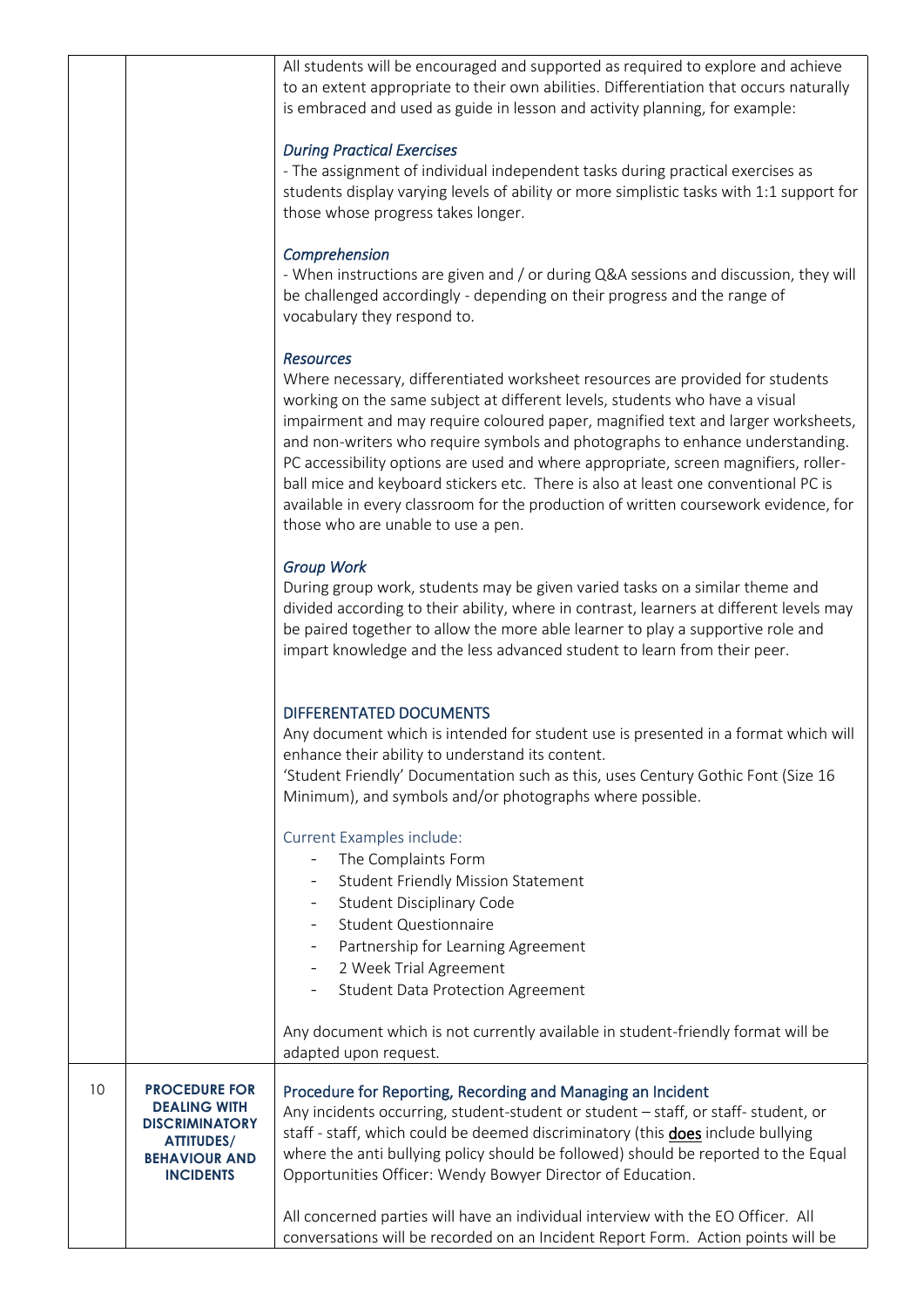|                  |                                                                                                           | included on the form if necessary. Action points may involve monitoring an<br>copy of all completed paperwork will be retained in the confidential personal files<br>of staff and students.<br>Prospective students/their advocates who consider that they have been unfairly<br>treated with respect to their application or are dissatisfied with some aspect of<br>their recruitment procedures should write giving details to the Director of<br>Education or CEO. All complaints will be investigated and the prospective student | individual, monitoring of the situation, or referring to community health services. A                                                                                      |
|------------------|-----------------------------------------------------------------------------------------------------------|----------------------------------------------------------------------------------------------------------------------------------------------------------------------------------------------------------------------------------------------------------------------------------------------------------------------------------------------------------------------------------------------------------------------------------------------------------------------------------------------------------------------------------------|----------------------------------------------------------------------------------------------------------------------------------------------------------------------------|
|                  |                                                                                                           | informed of any action taken.<br>Applicants for employment who feel that they have been unfairly treated with<br>regard to their application or are dissatisfied with some aspect of the recruitment<br>and selection procedure should write giving details to the CEO. All complaints will<br>be investigated and the applicant informed of any action taken in line with the<br>trusts complaints procedure.                                                                                                                         |                                                                                                                                                                            |
|                  |                                                                                                           | When it is deemed necessary, other concerned parties such as Parents &<br>to the Complaints Policy and associated procedures.                                                                                                                                                                                                                                                                                                                                                                                                          | Guardians, SCC, Local Authorities and other relevant professionals will be informed.<br>Persons wishing to make a complaint regarding Equal Opportunities will be referred |
| 11.              | <b>Monitoring and</b><br>Petty Pool will monitor and review on an annual basis the progress that has been |                                                                                                                                                                                                                                                                                                                                                                                                                                                                                                                                        |                                                                                                                                                                            |
|                  | <b>Evaluation</b>                                                                                         | made in effectively implementing and embedding equality and diversity. This audit                                                                                                                                                                                                                                                                                                                                                                                                                                                      |                                                                                                                                                                            |
|                  |                                                                                                           | and action plan will be shared with staff, students and stakeholders if requested.                                                                                                                                                                                                                                                                                                                                                                                                                                                     |                                                                                                                                                                            |
|                  | Prepared by: J Palmerino                                                                                  | <b>Revised: 10.09.18 (JW CEO)</b>                                                                                                                                                                                                                                                                                                                                                                                                                                                                                                      |                                                                                                                                                                            |
| <b>S</b> Garratt |                                                                                                           | Revised: 15.07.21 JP/SG                                                                                                                                                                                                                                                                                                                                                                                                                                                                                                                |                                                                                                                                                                            |
|                  |                                                                                                           | Revised:                                                                                                                                                                                                                                                                                                                                                                                                                                                                                                                               |                                                                                                                                                                            |
|                  |                                                                                                           | <b>Revised:</b>                                                                                                                                                                                                                                                                                                                                                                                                                                                                                                                        |                                                                                                                                                                            |